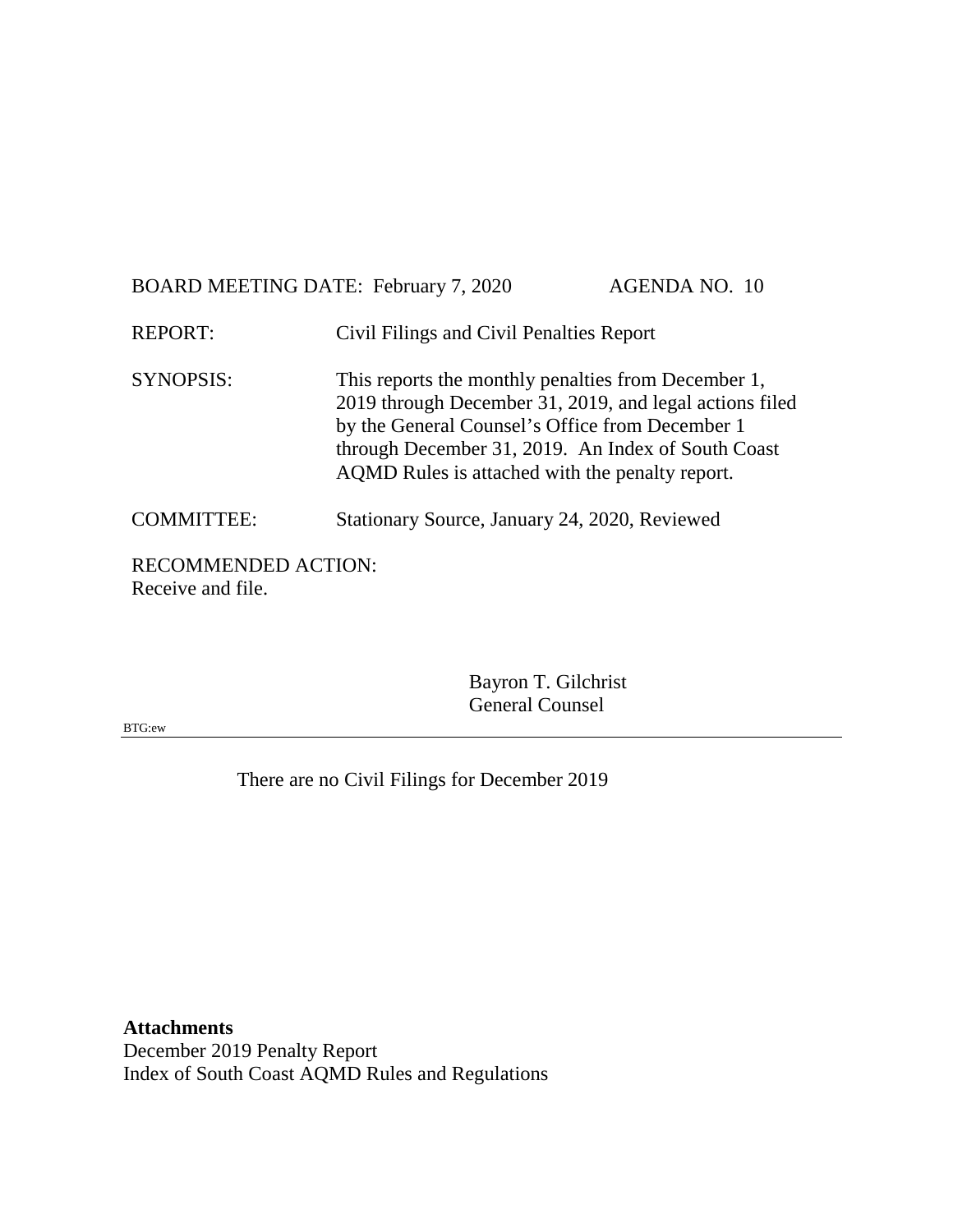## **SOUTH COAST AIR QUALITY MANAGEMENT DISTRICT General Counsel's Office**

# **December 2019 Settlement Penalty Report**

|                          | <b>Total Penalties</b><br><b>Civil Settlements:</b><br><b>MSPAP Settlements:</b><br><b>Hearing Board Settlements:</b>   |                        | \$308,400.00<br>\$26,025.00<br>\$25,000.00      |            |                   |                         |
|--------------------------|-------------------------------------------------------------------------------------------------------------------------|------------------------|-------------------------------------------------|------------|-------------------|-------------------------|
|                          | <b>Total Cash Settlements:</b><br><b>Total SEP Value:</b>                                                               | \$359,425.00<br>\$0.00 |                                                 |            |                   |                         |
| Fac ID                   | Fiscal Year through 12 / 2019 Cash Total:<br>Fiscal Year through 12 / 2019 SEP Value Only Total:<br><b>Company Name</b> | <b>Rule Number</b>     | \$9,563,084.86<br>\$0.00<br><b>Settled Date</b> | Init       | <b>Notice Nbr</b> | <b>Total Settlement</b> |
| <b>Civil Settlements</b> |                                                                                                                         |                        |                                                 |            |                   |                         |
| 800196                   | AMERICAN AIRLINES, INC,                                                                                                 | 2004                   | 12/17/2019                                      | <b>NSF</b> | P66178            | \$1,500.00              |
| 146336                   | AURORA LAS ENCINAS BEHAVIORAL HEALTHCARE                                                                                | 2202                   | 12/18/2019                                      | <b>DH</b>  | P66956<br>P67018  | \$27,000.00             |
| 800181                   | CALIFORNIA PORTLAND CEMENT CO                                                                                           | 2004                   | 12/26/2019                                      | <b>NSF</b> | P64394            | \$5,000.00              |
| 62649                    | CALIFORNIA PORTLAND CEMENT CO.                                                                                          | 403                    | 12/26/2019                                      | <b>NSF</b> | P67104<br>P67115  | \$5,000.00              |
| 137997                   | CANAY MFG., POWDER COATING PLUS, DBA                                                                                    | 203(a)<br>1147         | 12/27/2019                                      | <b>NSF</b> | P66155            | \$7,500.00              |
| 110146                   | <b>ECOLOGY CONTROL INDUSTRIES</b>                                                                                       | 402<br>H&S 41700       | 12/12/2019                                      | <b>KER</b> | P65415            | \$4,000.00              |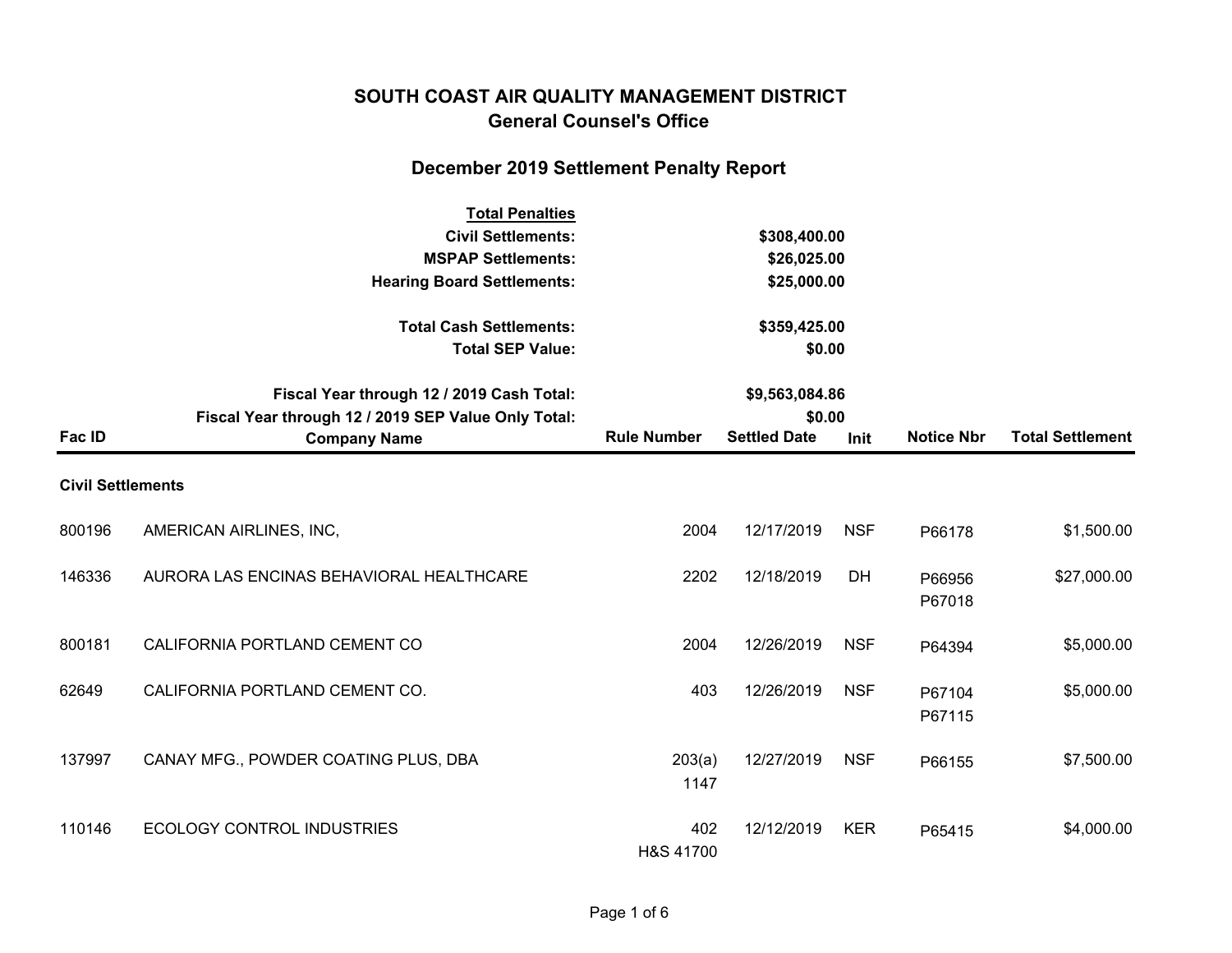| Fac ID | <b>Company Name</b>                                                              | <b>Rule Number</b>                            | <b>Settled Date</b> | Init       | <b>Notice Nbr</b>                              | <b>Total Settlement</b> |
|--------|----------------------------------------------------------------------------------|-----------------------------------------------|---------------------|------------|------------------------------------------------|-------------------------|
| 800066 | HITCO CARBON COMPOSITES INC                                                      | 2004(f)(1)<br>3002(c)(1)<br>3003              | 12/6/2019           | <b>BST</b> | P66860                                         | \$3,900.00              |
| 11245  | <b>HOAG HOSPITAL</b>                                                             | 3002(c)(1)                                    | 12/19/2019          | <b>KCM</b> | P64089                                         | \$3,500.00              |
| 173061 | SLAUSON @DEANE INC.                                                              | 203                                           | 12/18/2019          | <b>KER</b> | P68421<br>P68435                               | \$1,500.00              |
| 18931  | <b>TAMCO</b>                                                                     | 221<br>1420.2<br>2004<br>2011<br>2012<br>3002 | 12/17/2019          | <b>NSF</b> | P64426<br>P64428<br>P64859<br>P66111<br>P69702 | \$182,500.00            |
| 800436 | TESORO REFINING AND MARKETING CO, LLC                                            | 1173<br>1176(e)(1)                            | 12/10/2019          | <b>NSF</b> | P63366                                         | \$15,000.00             |
| 800436 | TESORO REFINING AND MARKETING CO, LLC                                            | 2004                                          | 12/10/2019          | <b>NSF</b> | P60589                                         | \$10,000.00             |
| 11119  | THE GAS CO./ SEMPRA ENERGY                                                       | 2004                                          | 12/4/2019           | <b>NSF</b> | P67369                                         | \$1,500.00              |
| 156547 | THE VUE                                                                          | 203(a)<br>222<br>1146.2<br>1415<br>1470       | 12/6/2019           | <b>KER</b> | P68066<br>P68068                               | \$5,500.00              |
| 175187 | <b>VENICE BAKING, TORRANCE FACILITY</b><br>Other related matter: HB Case# 6144-1 | 202(a)<br>203(a)                              | 12/17/2019          | <b>KCM</b> | P65071                                         | \$32,500.00             |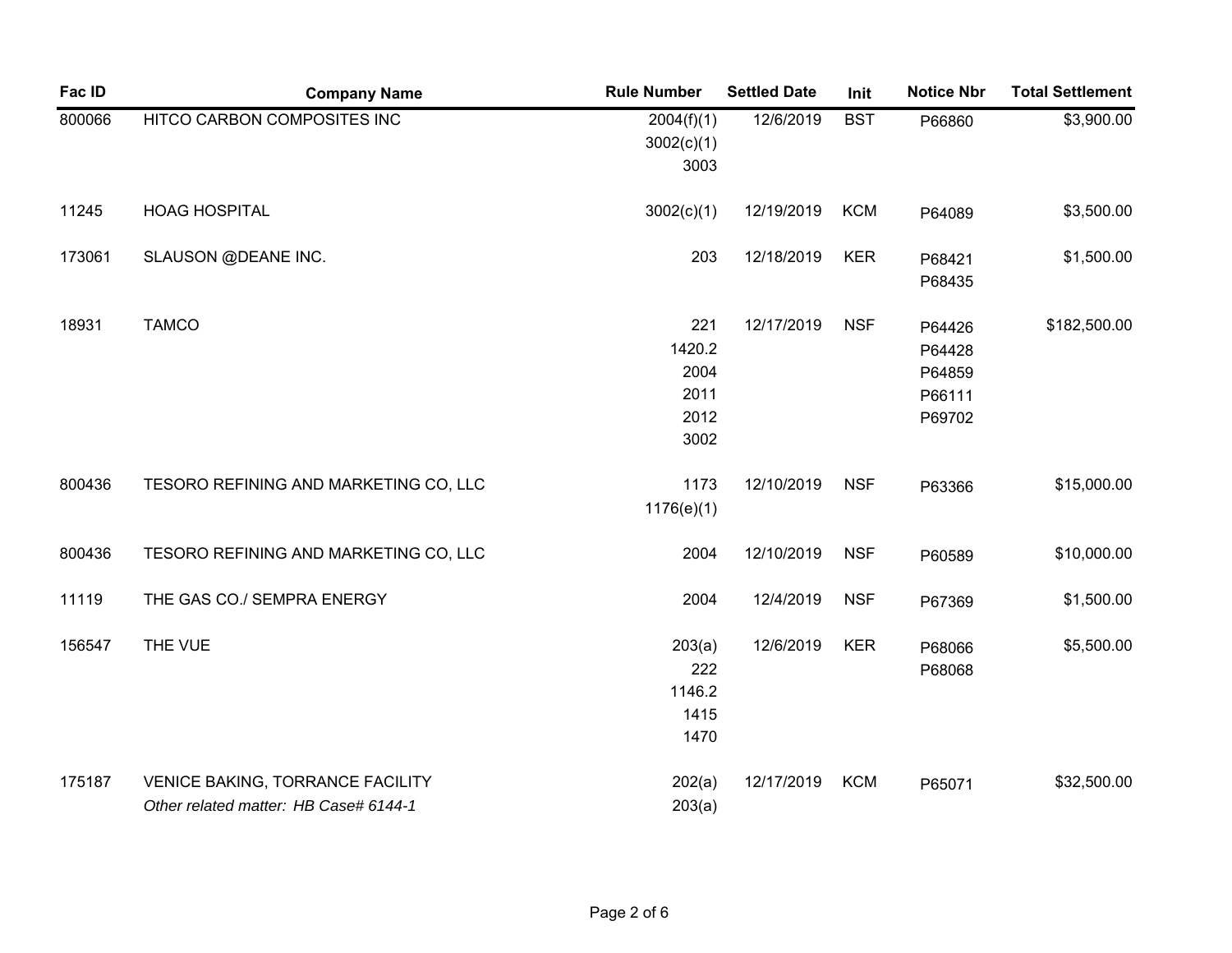| <b>Fac ID</b> | <b>Company Name</b>       | <b>Rule Number</b> | <b>Settled Date</b> | Init       | <b>Notice Nbr</b> | <b>Total Settlement</b> |
|---------------|---------------------------|--------------------|---------------------|------------|-------------------|-------------------------|
| 187213        | <b>XEBEC CONSTRUCTION</b> | 1403               | 12/3/2019           | <b>NSF</b> | P66417            | \$2,500.00              |

**Total Civil Settlements: \$308,400.00**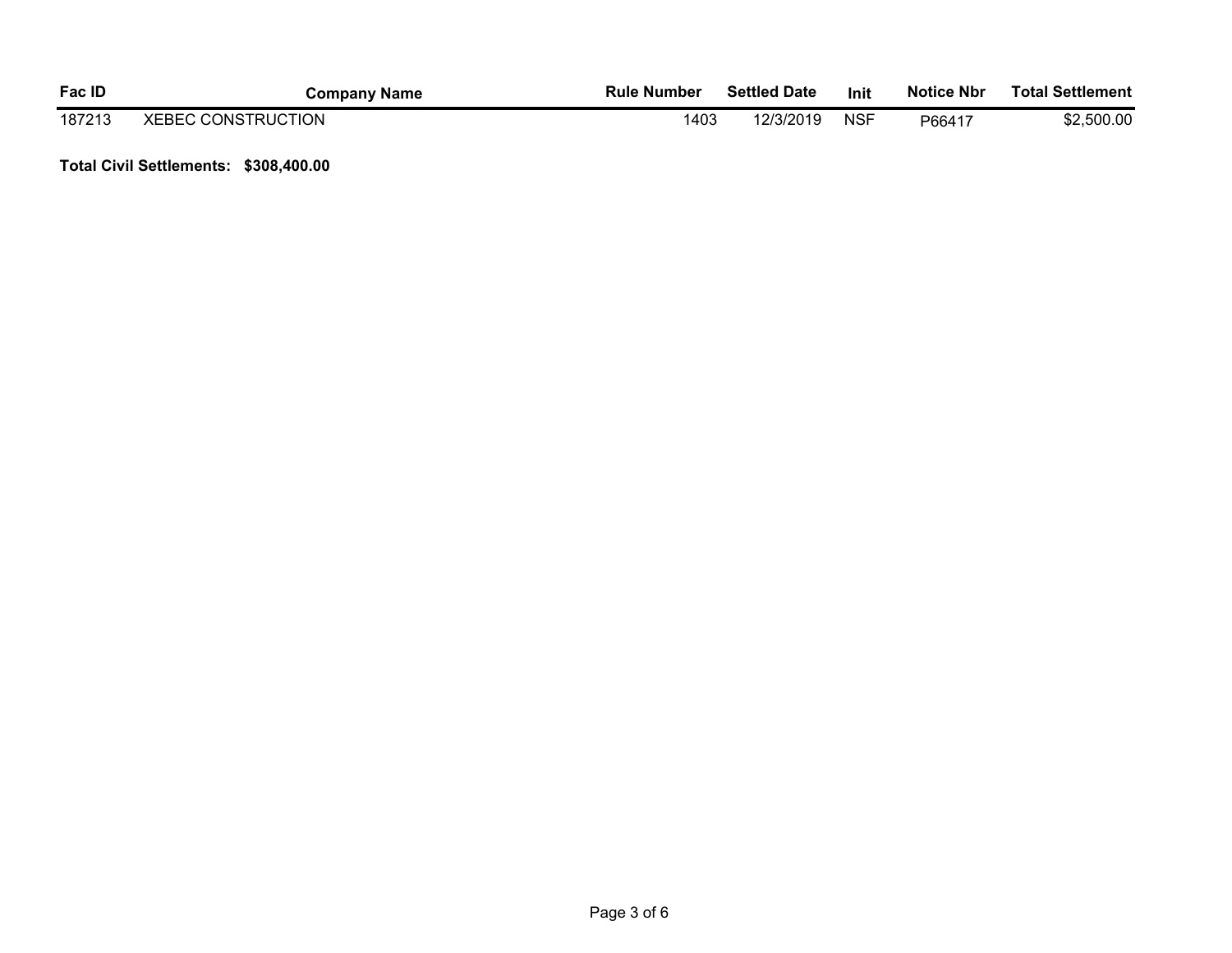| Fac ID | <b>Company Name</b>                  | <b>Rule Number</b>     | <b>Settled Date</b> | Init      | <b>Notice Nbr</b> | <b>Total Settlement</b> |
|--------|--------------------------------------|------------------------|---------------------|-----------|-------------------|-------------------------|
|        | <b>MSPAP Settlements</b>             |                        |                     |           |                   |                         |
| 189175 | ADVANCED STRUCTURAL BUILDERS DBA ASB | 1403<br>40 CFR 60, QQQ | 12/18/2019          | GC        | P67463            | \$1,600.00              |
| 177872 | APRO LLC DBA UNITED OIL #103         | 203                    | 12/27/2019          | GC        | P68411            | \$1,700.00              |
| 115339 | ARCO DLR, JOHNY'S ARCO, JOHNY BOULOS | 461<br>H&S 41960.2     | 12/18/2019          | GC        | P68120            | \$1,200.00              |
| 5663   | <b>CUSTOM CONTROL SENSORS INC</b>    | 203(b)                 | 12/18/2019          | GC        | P65588            | \$800.00                |
| 58842  | FELBRO, INC.                         | 203(b)                 | 12/18/2019          | GC        | P65271            | \$1,000.00              |
| 46888  | G & M OIL CO, LLC #23                | 461<br>H&S 41960.2     | 12/18/2019          | GC        | P67671            | \$3,000.00              |
| 182842 | G&M OIL COMPANY #77                  | 461                    | 12/19/2019          | GC        | P67216            | \$2,975.00              |
| 148693 | JIMENEZ DEMOLITION                   | 1403                   | 12/19/2019          | GC        | P65940            | \$900.00                |
| 150554 | MONTECITO MEMORIAL PARK              | 461                    | 12/19/2019          | <b>TF</b> | P68704            | \$500.00                |
| 11218  | ORANGE CO, CENTRAL UTILITY FACILITY  | 203(b)                 | 12/19/2019          | <b>TF</b> | P68566            | \$800.00                |
| 14037  | PHILATRON INTL                       | 203(b)                 | 12/19/2019          | <b>TF</b> | P65863            | \$1,600.00              |
| 49898  | PORTOFINO OASIS MARINE FUELS         | 203(b)<br>461(c)(3)(Q) | 12/27/2019          | <b>TF</b> | P69503            | \$2,000.00              |
| 190009 | R.I.C. CONSTRUCTION CO., INC.        | 403                    | 12/19/2019          | <b>TF</b> | P59286            | \$2,400.00              |
| 181758 | RUDOLPH FOODS WEST, INC.             | 202                    | 12/18/2019          | <b>TF</b> | P68265            | \$1,600.00              |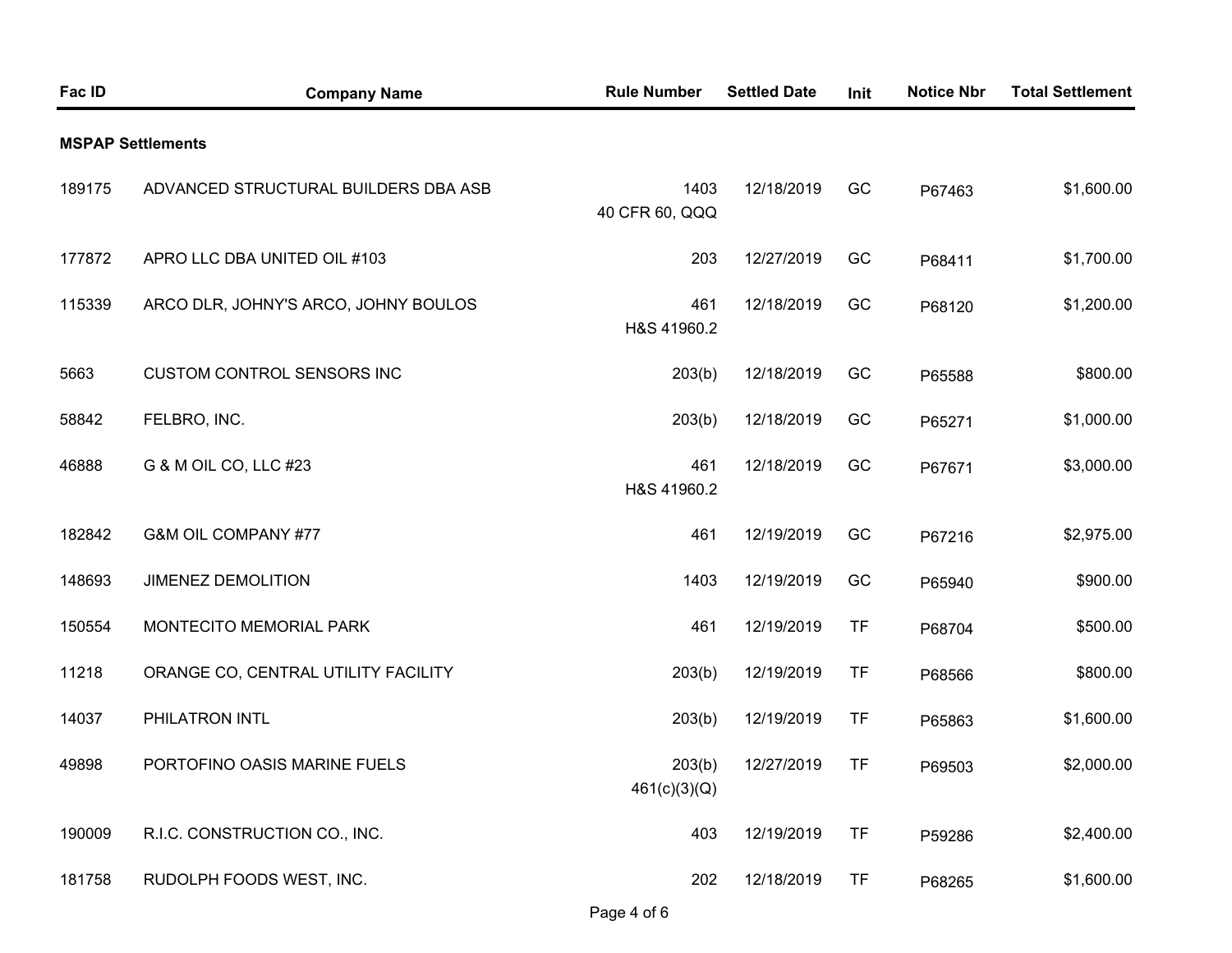| Fac ID | <b>Company Name</b>                       | <b>Rule Number</b> | <b>Settled Date</b> | Init      | <b>Notice Nbr</b> | <b>Total Settlement</b> |
|--------|-------------------------------------------|--------------------|---------------------|-----------|-------------------|-------------------------|
| 114083 | SOLUTIONS UNLIMITED, WILSON'S ART STUDIO  | 3002(c)(1)         | 12/27/2019          | <b>TF</b> | P68756            | \$500.00                |
| 48716  | SUNRISE COUNTRY CLUB                      | 203<br>461         | 12/27/2019          | <b>TF</b> | P68261            | \$800.00                |
| 152067 | <b>TESORO REFINING &amp; MKTN RIMPCO.</b> | 461<br>H&S 41960.2 | 12/27/2019          | <b>TF</b> | P67693            | \$800.00                |
| 180478 | US GASOLINE #2 INC                        | 461                | 12/19/2019          | GV        | P67686            | \$1,350.00              |
| 180478 | US GASOLINE #2 INC                        | 461(c)(3)(Q)       | 12/19/2019          | GV        | P67694            | \$500.00                |
|        |                                           |                    |                     |           |                   |                         |

#### **Total MSPAP Settlements: \$26,025.00**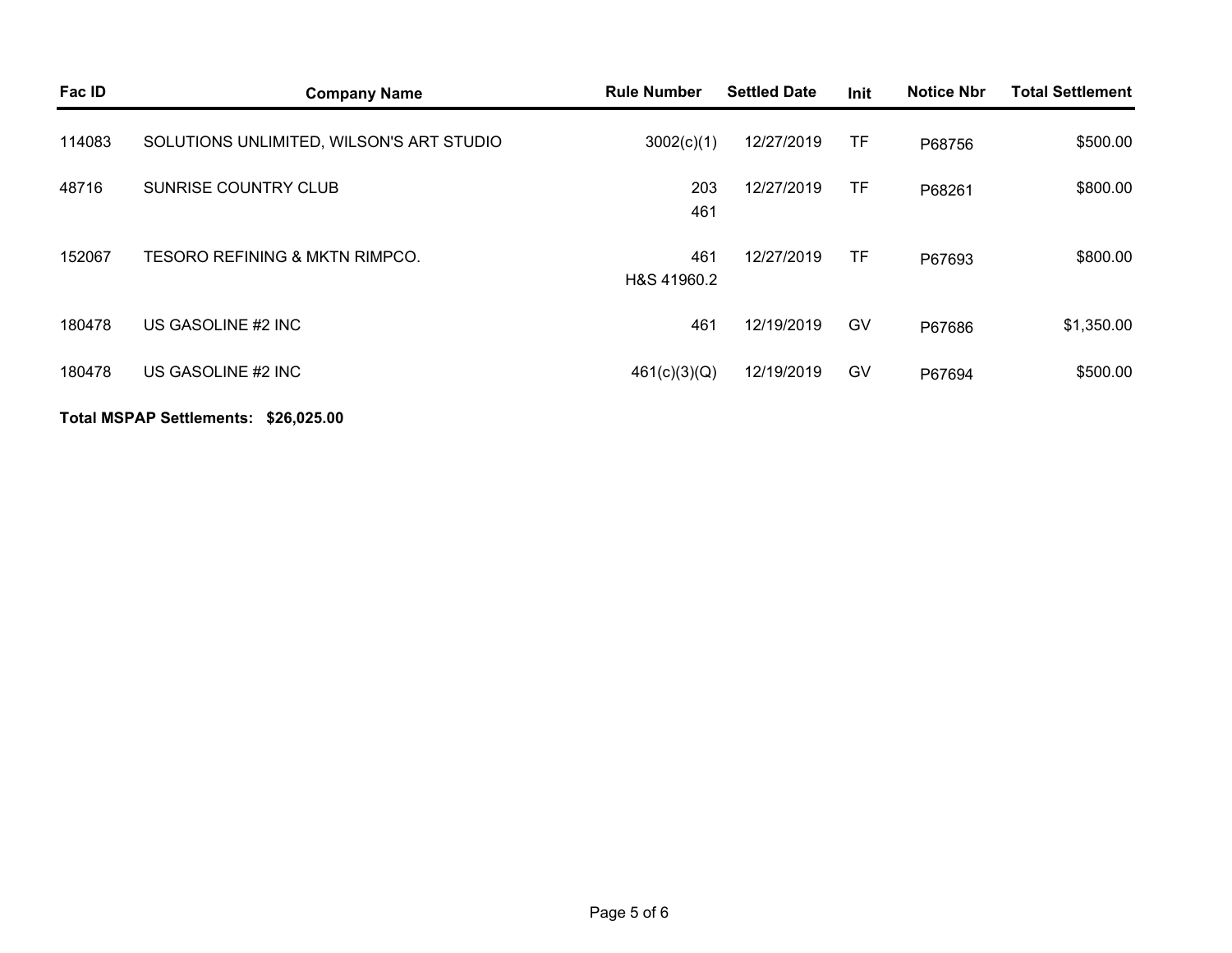| Fac ID | <b>Company Name</b>              | <b>Rule Number</b>              | <b>Settled Date</b> | Init       | <b>Notice Nbr</b> | <b>Total Settlement</b> |
|--------|----------------------------------|---------------------------------|---------------------|------------|-------------------|-------------------------|
|        | <b>Hearing Board Settlements</b> |                                 |                     |            |                   |                         |
| 104234 | MISSION FOODS CORPORATION        | 202<br>203(b)<br>1153.1<br>1303 | 12/26/2019          | <b>KCM</b> | 5400-4            | \$25,000.00             |

## **Total Hearing Board Settlements: \$25,000.00**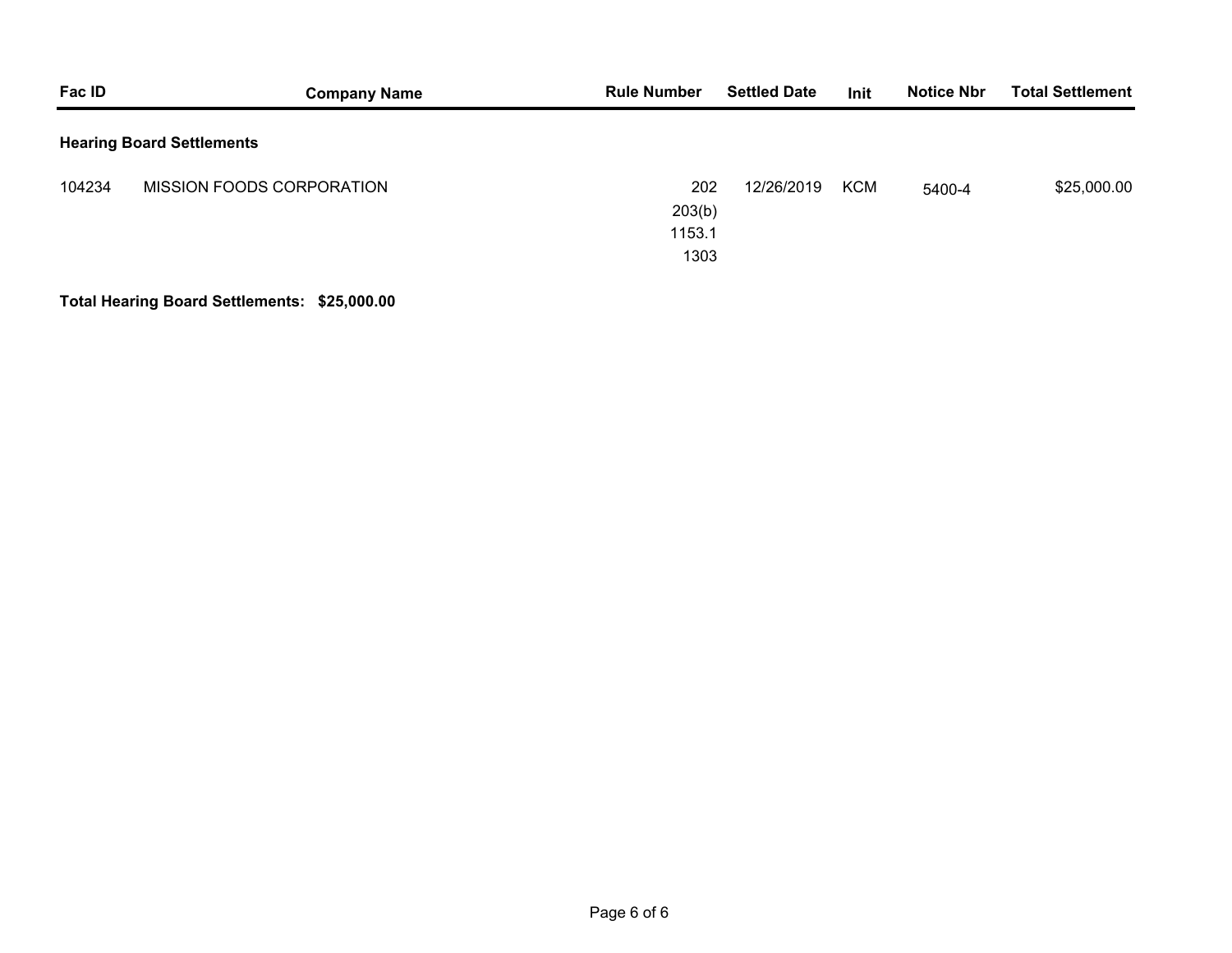### **SOUTH COAST AQMD'S RULES AND REGULATIONS INDEX FOR DECEMBER 2019 PENALTY REPORT**

#### **REGULATION II - PERMITS**

- Rule 202 Temporary Permit to Operate
- Rule 203 Permit to Operate
- Rule 221 Plans
- Rule 222 Filing Requirements for Specific Emission Sources Not Requiring a Written Permit Pursuant to Regulation II

#### **REGULATION IV - PROHIBITIONS**

- Rule 402 Nuisance
- Rule 403 Fugitive Dust *-* Pertains to solid particulate matter emitted from man-made activities
- Rule 461 Gasoline Transfer and Dispensing

#### **REGULATION XI - SOURCE SPECIFIC STANDARDS**

- Rule 1146.2 Emissions of Oxides of Nitrogen from Large Water Heaters and Small Boilers
- Rule 1147 NOx Reductions from Miscellaneous Sources
- Rule 1153.1 Emissions of Oxides of Nitrogen from Commercial Food Ovens
- Rule 1173 Fugitive Emissions of Volatile Organic Compounds
- Rule 1176 Sumps and Wastewater Separators

#### **REGULATION XIII - NEW SOURCE REVIEW**

Rule 1303 Requirements

#### **REGULATION XIV - TOXICS**

- Rule 1403 Asbestos Emissions from Demolition/Renovation Activities
- Rule 1415 Reduction of Refrigerant Emissions from Stationary Refrigeration and Air Conditioning Systems
- Rule 1420.2 Emission Standards for Lead from Metal Melting Facilities
- Rule 1470 Requirements for Stationary Diesel-Fueled Internal Combustion and Other Compression Ignition Engines

#### **REGULATION XX - REGIONAL CLEAN AIR INCENTIVES MARKET (RECLAIM)**

- Rule 2004 RECLAIM Program Requirements
- Rule 2011 Requirements for Monitoring, Reporting, and Recordkeeping for Oxides of Sulfur (SOx) Emissions
- Rule 2012 Requirements for Monitoring, Reporting, and Recordkeeping for Oxides of Nitrogen (NOx) Emissions

#### **REGULATION XXII ON-ROAD MOTOR VEHICLE MITIGATION**

Rule 2202 On-Road Motor Vehicle Mitigation Options